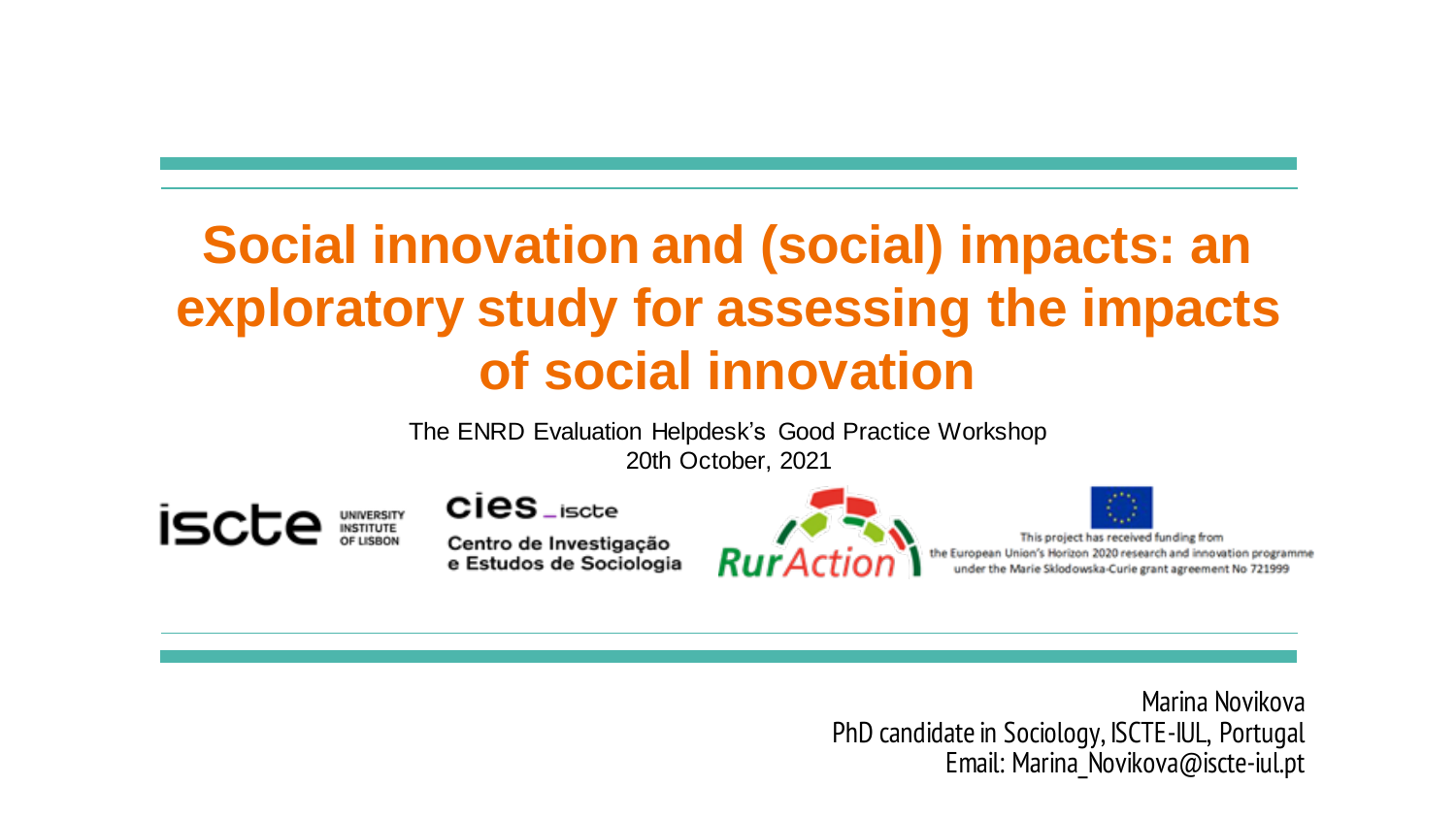## **Content of the presentation**

- The RurAction framework
- The Early Stage Researchers (ESR) project (part of RurAction that produced the methodological framework for assessing the impact of social innovation)
- How the methodological framework was developed: background, dimensions of impacts, data collection
- Conclusions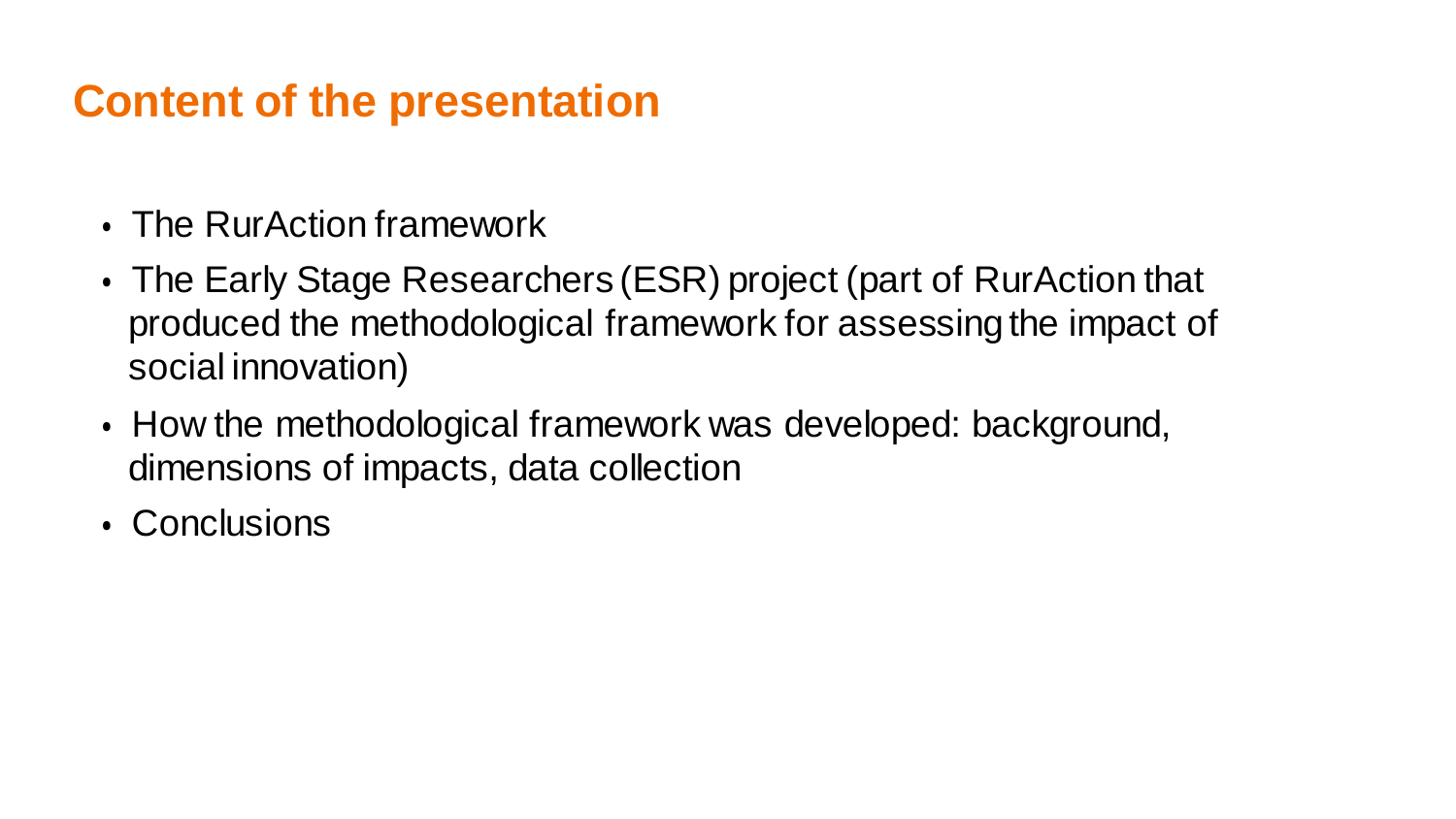## **Social Entrepreneurship in Structurally Weak Rural Regions: Analysing Innovative Troubleshooters in Action (RurAction framework)**

- an integrated research and doctorate programme funded by the European Union in the Horizon 2020 Marie-Sklodowska-Curie actions Innovative Training Network
- ➢ intersection of rural development, social innovation and social entrepreneurship research
- $\triangleright$  focus on problems in rural regions in Europe and the impact of social entrepreneurship regarding the development of innovative solutions
- ➢ cooperation between social enterprises and academics
- $\triangleright$  raising public awareness on the regional and national level regarding rural development issues



Consortium consisting of universities and academic partners and 5 social enterprises



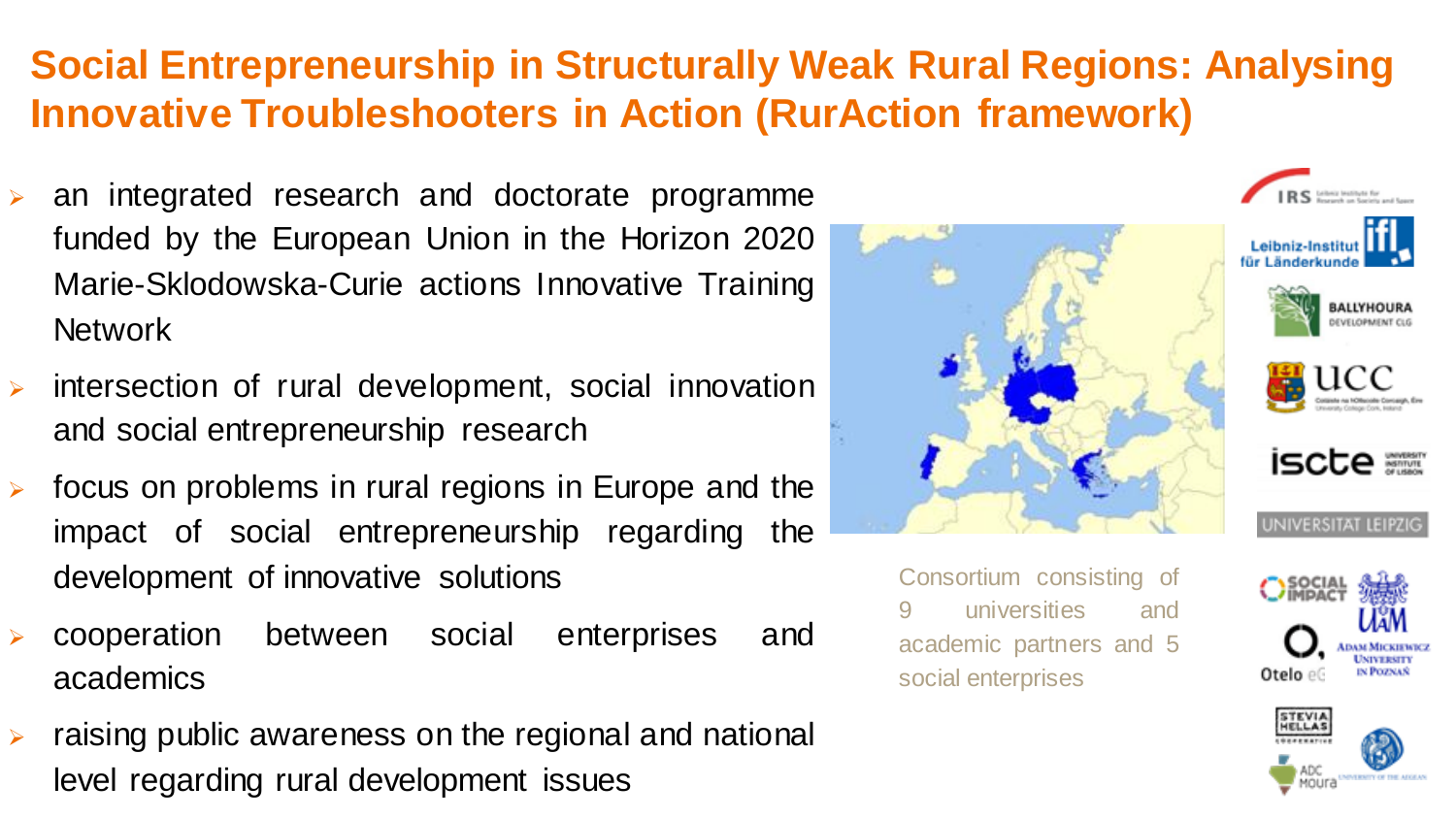## **Objectives of the ESR project which produced the methodological framework for assessing the impact of social innovation**

### **The underlying objectives for the ESR 10 project include:**

- To develop a transparent conceptual framework for analysing social innovation
- To interlink social innovation and regional development theories
- To develop a set of indicators that could allow one to assess the impacts of these social innovations on regional development

### **Leading to the following key research questions:**

- How do social innovations influence regional development?
- How can the impact of social innovations in regional development be assessed?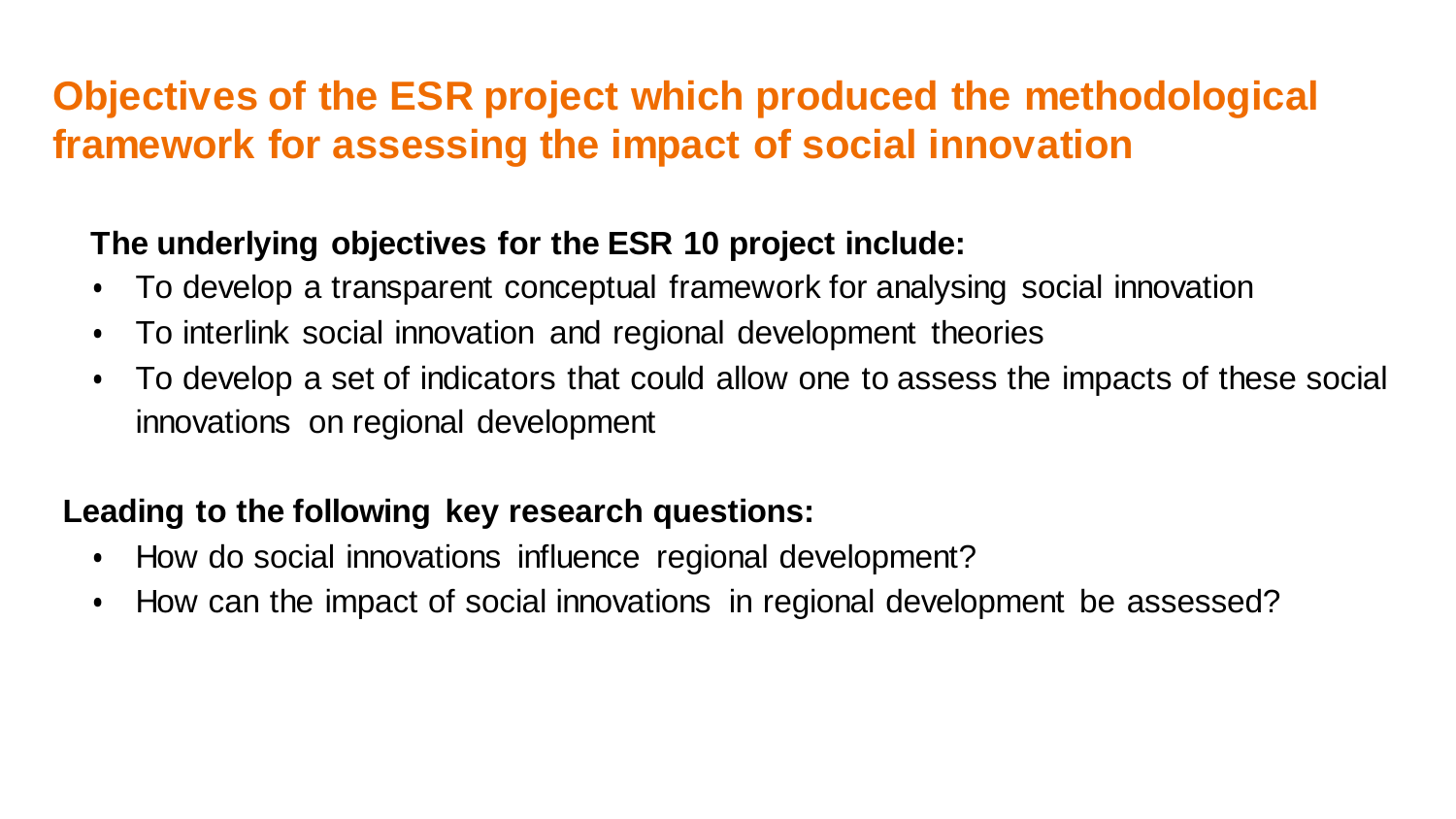## **Background to the methodological framework for assessing the impact of social innovation**

- The questions on how SI can contribute to and can impact the development of rural regions still remain only partially answered
- The issues associated with the impacts produced by SI projects revolve around how impacts can be assessed, due to the variety in types, scales and level of impacts, raising the question on the possibility of such SI impact assessment
- Local development associations and local action groups running SI projects in rural regions are important actors of SI
- While recognising the importance of assessing the impacts of SI, such initiatives still find it challenging to exercise the assessment of SI impacts due to the variety of challenges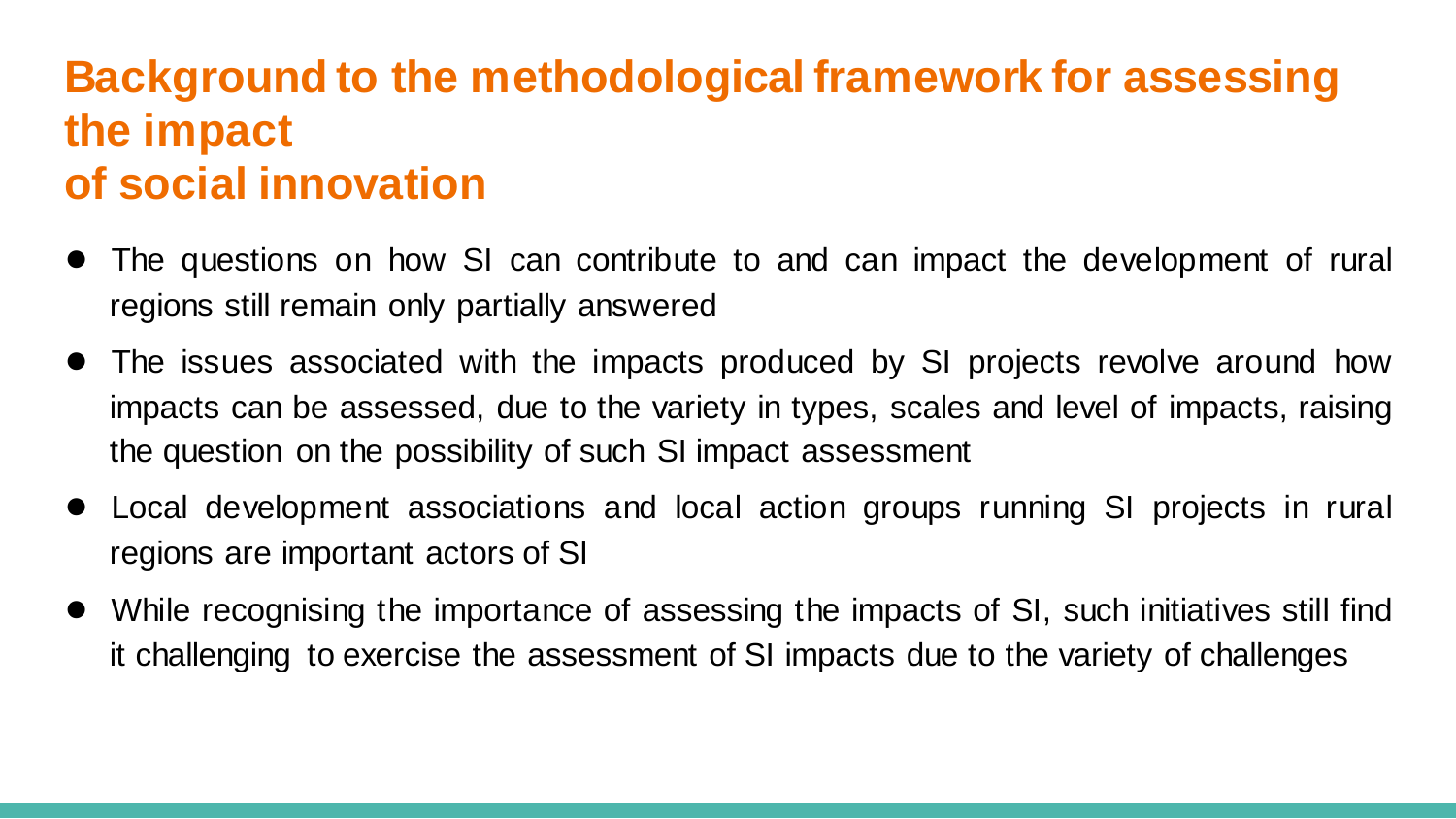## **Dimensions of social innovation impacts**



Time domains

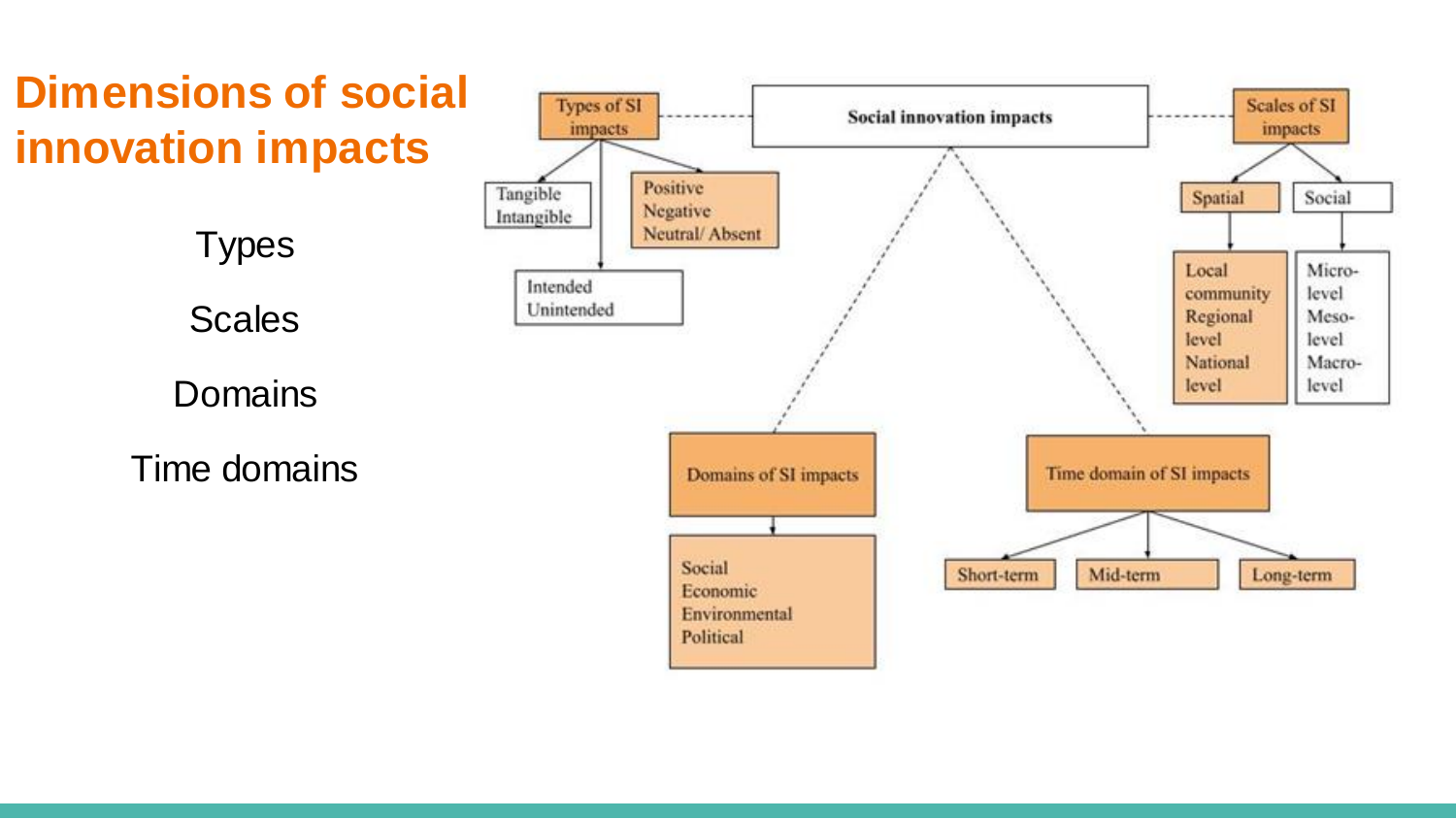## **Methodology and data collection**

#### **Qualitative stage**

Expert interviews: 15 interviews

- Local Action groups (LAGs) managers and members
- regional development experts
- social entrepreneurs
- local politicians
- regional public administration (representative in the Upper Austrian Parliament)
- LEADER experts (LEADER forum Upper Austria)

#### **Quantitative stage**

Online survey: 31 responses

- ADC Moura's worker/ staff member (current)
- ADC Moura's worker/ staff member (past)
	- policy-makers
	- external experts
	- project partners
- members of extended network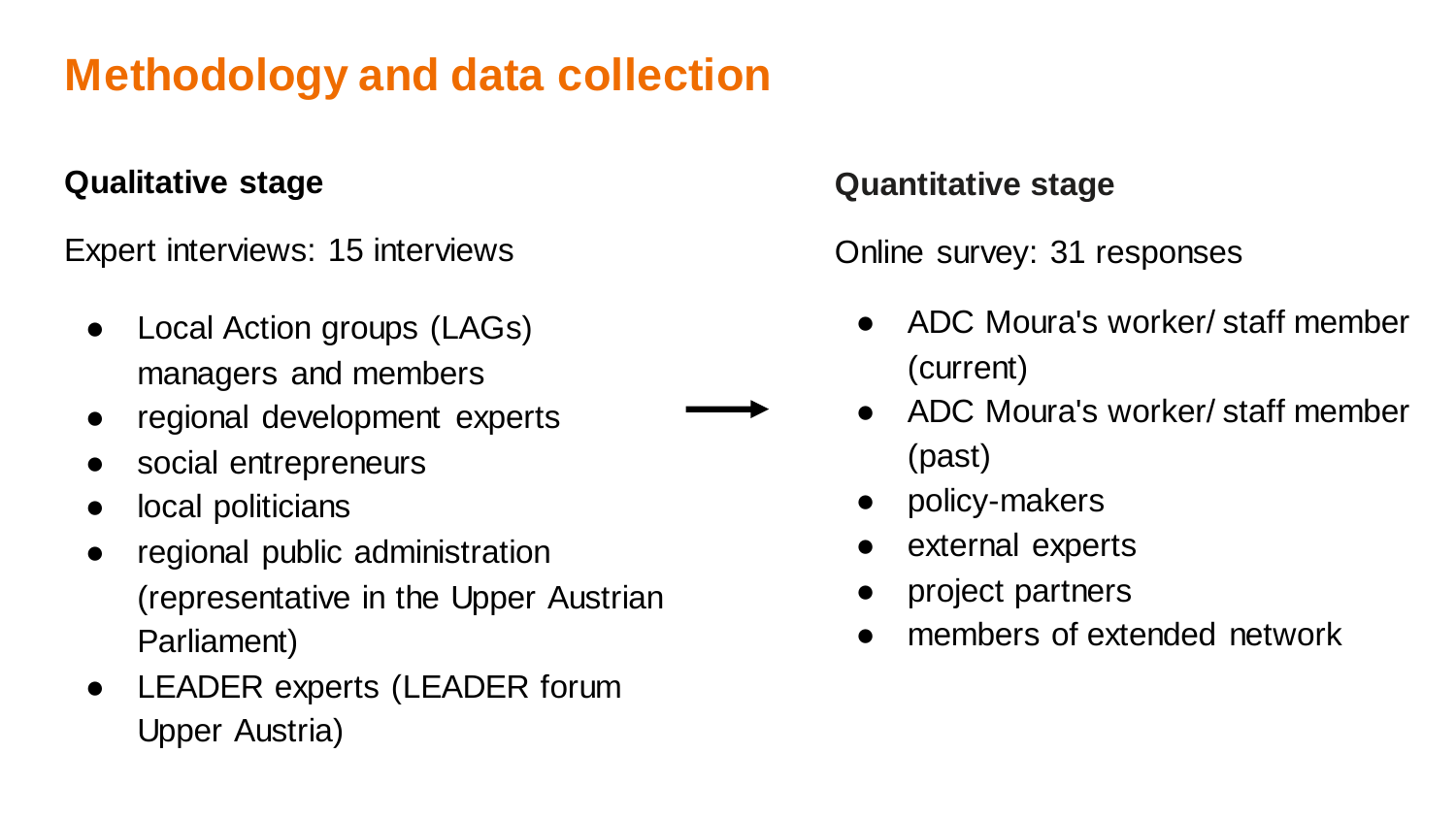## **Conclusions - Challenges of impact assessment**

**Absence of a unified approach to SI impact assessment:** there is no agreement on what kind of indicators or metrics might capture the SI impacts or allow for the evaluation of SI to be carried out (Nicholls et al., 2015; Cunha and Benneworth, 2020).

**(Intangible) character of the SI and its impacts:** SI consists mainly in new ideas, changes in attitudes, reestablishing practices and does not necessarily result in the development of a product (Krlev et al., 2014).

**Complex, non-linear nature of SI processes - and the issue of causality:** SI emerges within complex systems, the dynamics of the challenges and the innovation are nonlinear, uncertain, and unpredictable (Goldstein et al., 2010; Westley and Antadze, 2010) and the "cause-and-effect" means of IA are not easily applicable to SI projects (European Commission, 2014).

**Implicit rather than explicit promotion of SI:** implicit character poses the challenges on establishing clear and applicable SI impact assessment instruments.

**Disconnect between centralised promotion of SI and practical implementation:** under centralised character of decision-making on regional development, quite often the frameworks, evaluation matrices etc. do not reflect the complex reality of rural regions where most of impacts cannot be evaluated and/ or assessed.

**Focus on output and outcome reporting:** A common trend within the LDIs working in both regions, despite them referring to the existing evaluations as impact assessment, is a strong shift towards outcome or results reporting rather than on impact assessment.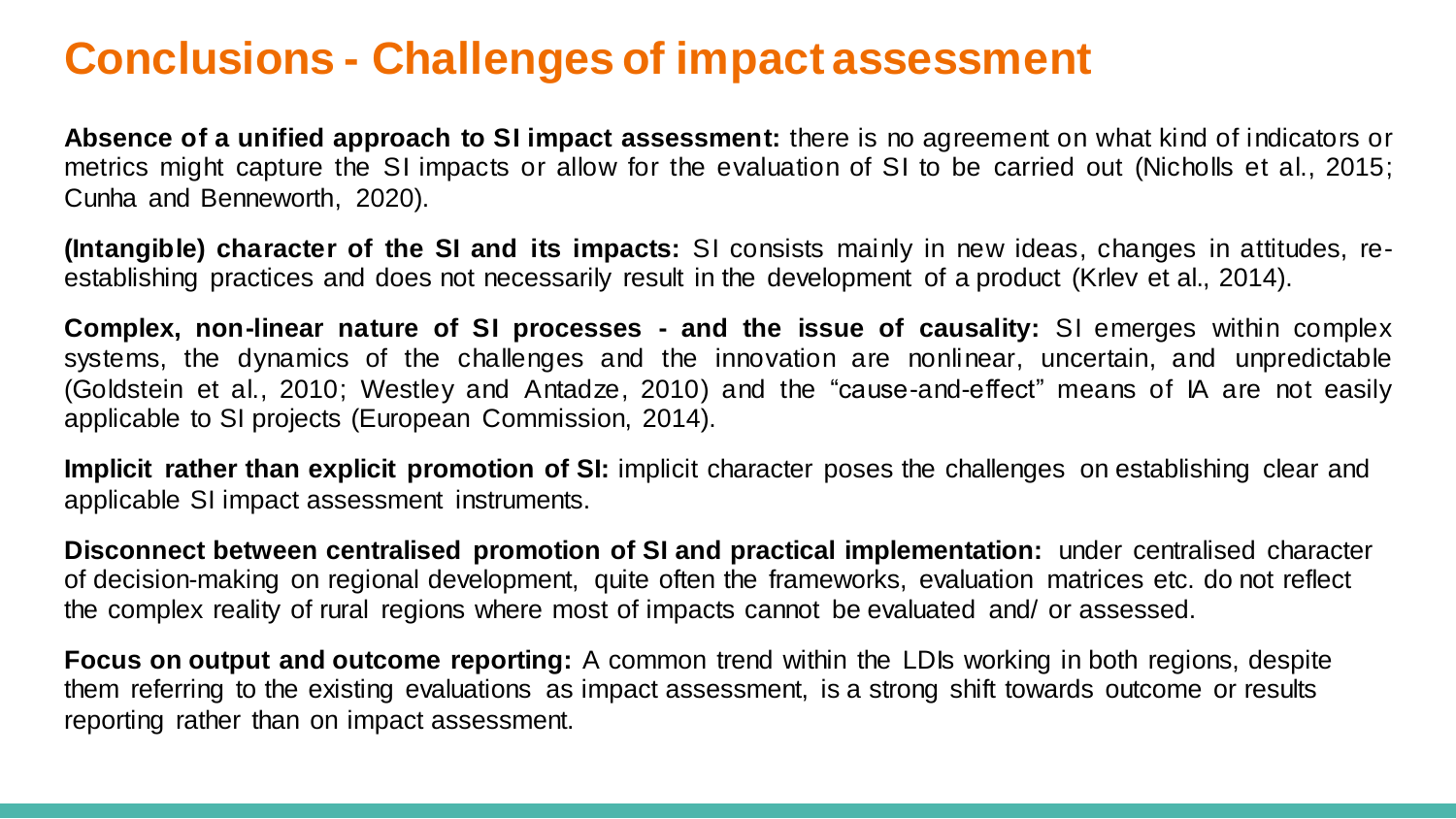# **Thank you for your attention**

Contact information:

Marina\_Novikova@iscte-iul.pt marina.novikova.student@gmail.com

http://ruraction.eu



 $Cies_{\mathsf{c}}$ Centro de Investigação e Estudos de Sociologia





This project has received funding from the European Union's Horizon 2020 research and innovation programme under the Marie Sklodowska-Curie grant agreement No 721999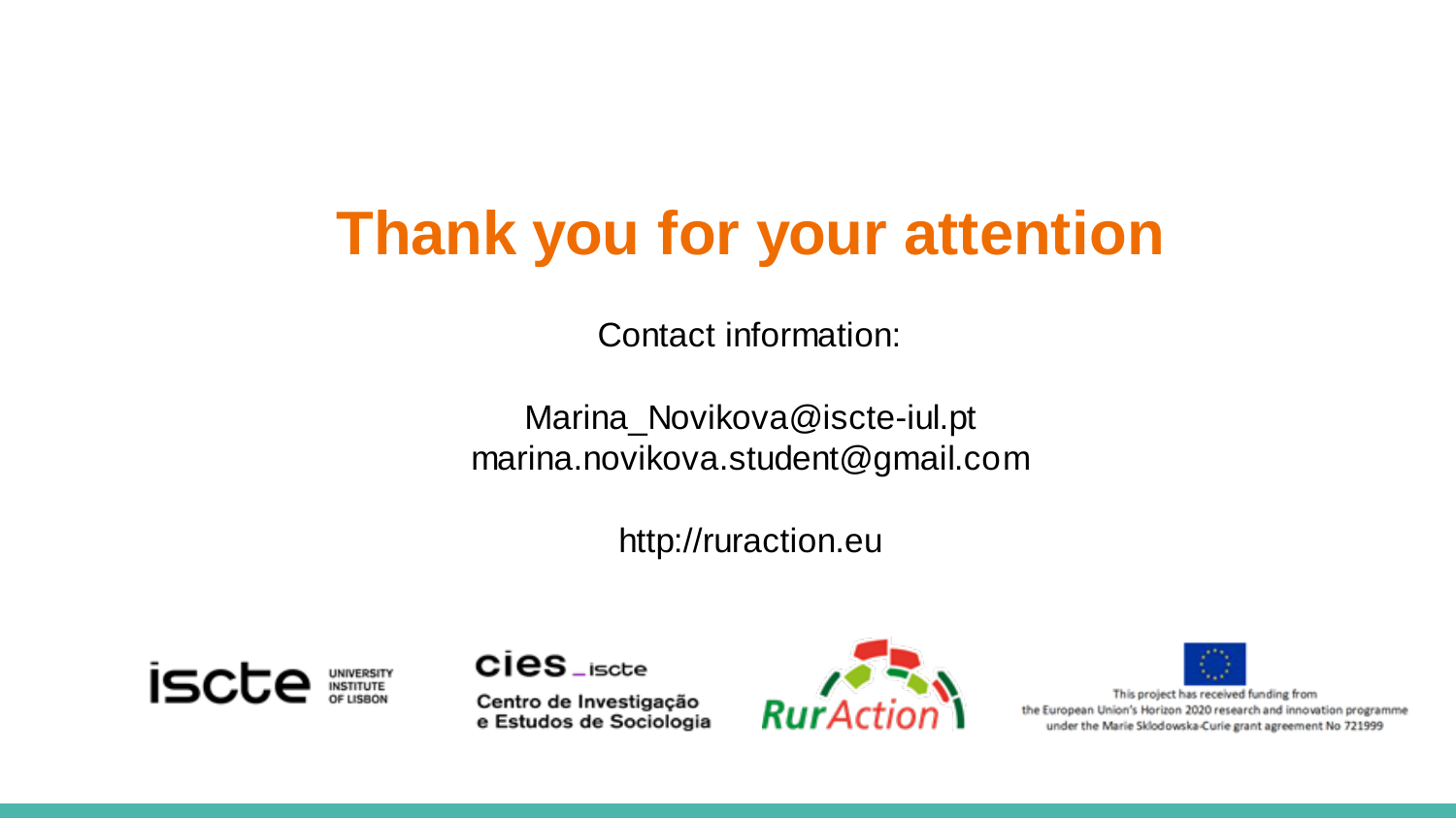## **Testing the tools in Baixo Alentejo, Portugal: context**

#### **Baixo Alentejo region**

 $\rightarrow$  area of 8,544.6 km<sup>2</sup>, corresponding to 10.8% of the national territory  $\rightarrow$  total population of 117, 868 inhabitants (INE, 2019)  $\rightarrow$  predominantly rural region (Eurostat, 2016) and a 'moderately weak' rural region (Hennebry & Stryjakiewicz, 2020)  $\rightarrow$  one of the most sparsely populated Portuguese regions; population density of 13,9 inhabitants/ km2 (Eurostat, 2018)

#### **Association for the Development of the Municipality of Moura (ADC Moura)**

 $\rightarrow$  non-governmental regional development association created in 1993  $\rightarrow$  main aim: supporting and promoting the sustainable development of the municipality of Moura and other areas of the region.

 $\rightarrow$  constituted by 10 permanent employees and 11 non-permanent employees

 $\rightarrow$  five axes of intervention: (1) institutional and organisational development; (2) social and community development; (3) rural and environmental development; (4) education and formation; (5) support for the initiative.